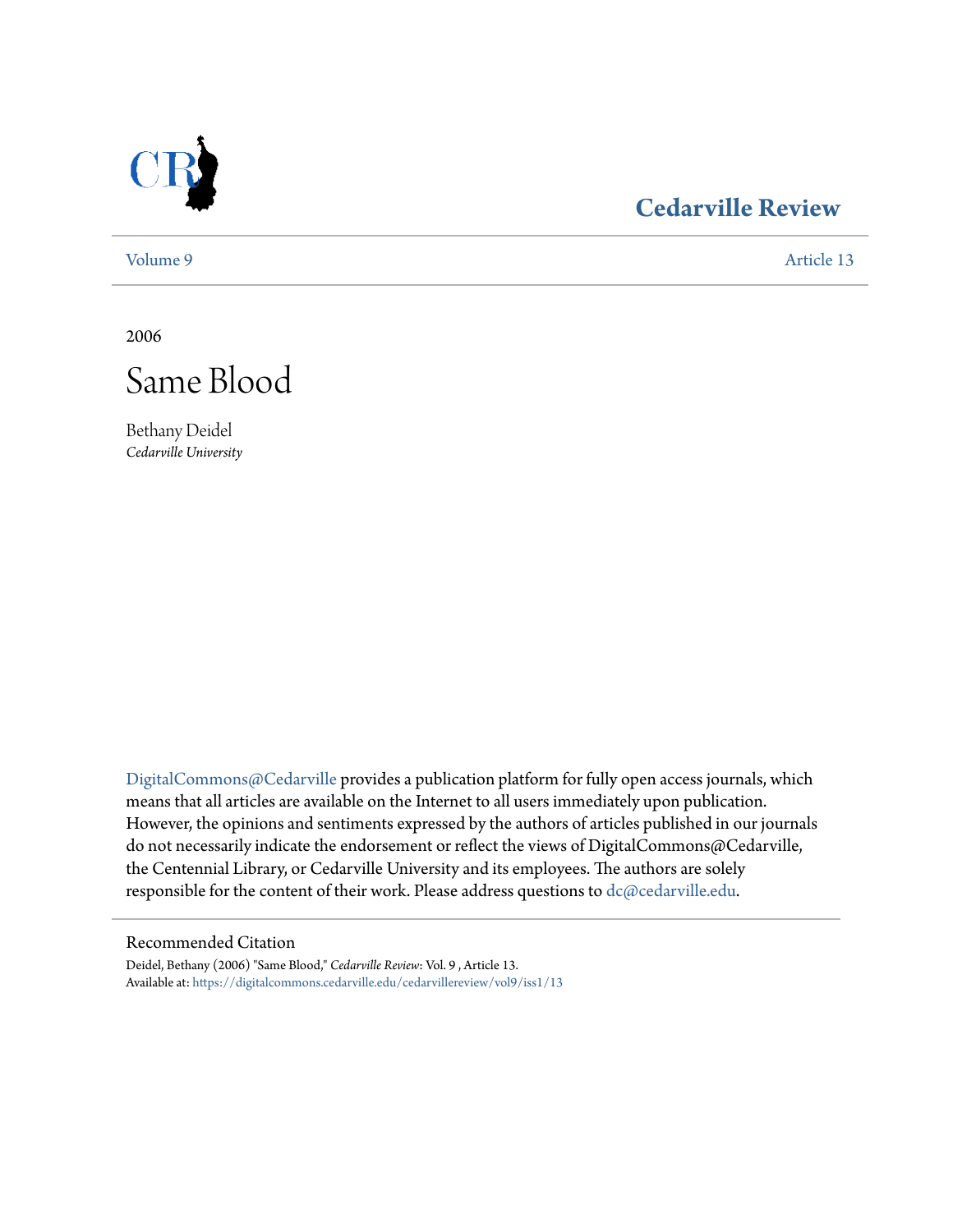## Same Blood

Browse the contents of [this issue](https://digitalcommons.cedarville.edu/cedarvillereview/vol9/iss1) of *Cedarville Review*.

**Creative Commons License**  $\bigcirc$  000

This work is licensed under a [Creative Commons Attribution-Noncommercial-No Derivative Works 4.0](http://creativecommons.org/licenses/by-nc-nd/4.0/) [License.](http://creativecommons.org/licenses/by-nc-nd/4.0/)

Follow this and additional works at: [https://digitalcommons.cedarville.edu/cedarvillereview](https://digitalcommons.cedarville.edu/cedarvillereview?utm_source=digitalcommons.cedarville.edu%2Fcedarvillereview%2Fvol9%2Fiss1%2F13&utm_medium=PDF&utm_campaign=PDFCoverPages)

Part of the <u>[Nonfiction Commons](http://network.bepress.com/hgg/discipline/1152?utm_source=digitalcommons.cedarville.edu%2Fcedarvillereview%2Fvol9%2Fiss1%2F13&utm_medium=PDF&utm_campaign=PDFCoverPages)</u>

This nonfiction is available in Cedarville Review: [https://digitalcommons.cedarville.edu/cedarvillereview/vol9/iss1/13](https://digitalcommons.cedarville.edu/cedarvillereview/vol9/iss1/13?utm_source=digitalcommons.cedarville.edu%2Fcedarvillereview%2Fvol9%2Fiss1%2F13&utm_medium=PDF&utm_campaign=PDFCoverPages)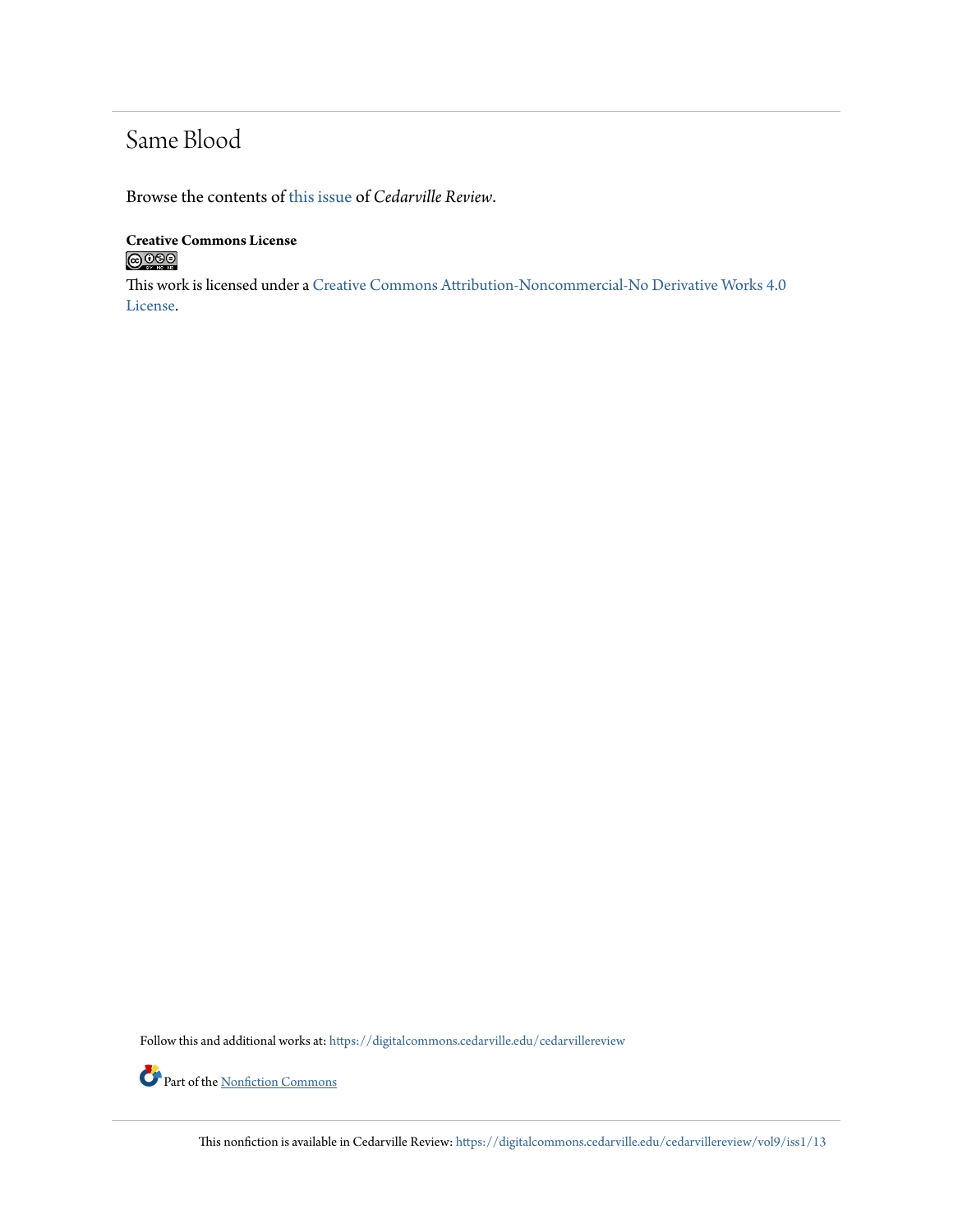

Sometimes grandma turns on her Latin music and shows me what rhythm is. One foot forward and shift the hips, slowly but with command. You have to shake your hips more, she says. That's where it's at, the rhythm, in your hips, in your blood. You have my blood, so it's in your blood. She asks me, do you have the rhythm like me?

At eleven, I don't even have hips yet.

But the hips don't matter and neither does the rhythm. It's the blood that matters.

When grandpa died, grandma stayed in her room and cried. When she finally came out, she came out different: weary and older, but resolved. At fifty-eight, she was still young with a lot of life left. She would keep on living.

After grandpa died, grandma would try to tell me about what happened to him. It wasn't his fault; things were just hard; he wasn't being selfish; he was a broken man, tired of working and working and it never being enough. That's how life is sometimes, she would say. You live and it's a good life, a beautiful life, full of love and family, but you can't keep up and you get tired, so you stop. She wanted me to understand, or maybe just listen. Her life was passing too, and she had things to share. She wanted to be heard by someone, by her own blood. It was then, and not until then, that she taught me how to dance.

First it was the cha-cha and then the jitterbug. That's how she met grandpa, the jitterbug. Grandma would spin me and pull me and spin and pull and pull and spin. A little more tension, she'd say. It's a give and take dance. You've got to give some. You can't just let me move you like a doll. And so we shared the dance. That's how compadres should be, she'd say, and then tell me again how her compadre Laura left her after grandpa died because helping grandma was too hard. Laura had been her friend since they were confirmed together more than fifty years ago. Grandma showed me a picture once, their dark skin, black hair, white dresses, and wide smiles. They looked like sisters. They were there for each other's weddings, their children's births, when money was low, but when grandpa died, grandma cried most of her days and Laura didn't understand, didn't know how to help grandma, so she stopped trying. She didn't visit grandma anymore, stopped taking her chili and Christmas cookies. But when you're compadres with someone, you stay even when you don't understand, grandma would say.

Grandma calls me her compadre now even though our visits are infrequent; two, maybe three times a year. We go on walks and we talk; grandma tells me her life in stories-the Wonder Bread factory, the furniture store she owned with grandpa, years of dancing at the Legion, trips to visit friends in Grand Junction, San Francisco, New